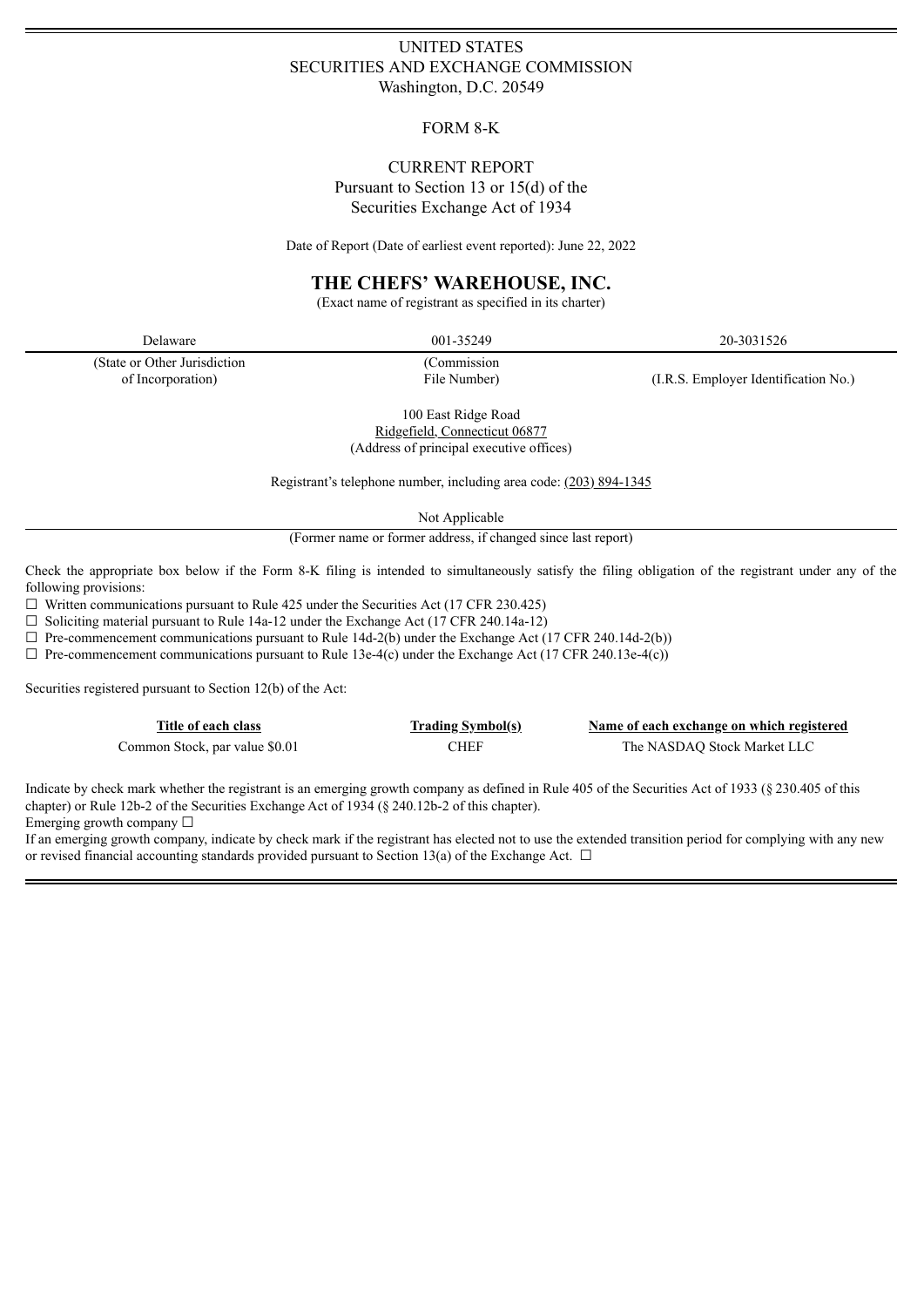### **Item 7.01 Regulation FD Disclosure.**

On June 22, 2022, The Chefs' Warehouse, Inc. issued a press release announcing updates to its outlook for full year 2022. A copy of this press release is furnished and attached as Exhibit 99.1 hereto and is incorporated herein by reference.

The information furnished (including Exhibit 99.1) is not deemed "filed" for purposes of Section 18 of the Securities Exchange Act of 1934, as amended (the "Exchange Act"), is not subject to the liabilities of that section and is not deemed incorporated by reference in any filing under the Securities Act of 1933, as amended, or the Exchange Act, except as expressly set forth by specific reference in such a filing.

### **Item 9.01 Financial Statements and Exhibits.**

(d) *Exhibits*. The following exhibit is being furnished with this Current Report on Form 8-K

| Exhibit |                                                                                                           |
|---------|-----------------------------------------------------------------------------------------------------------|
| No.     | <b>Description</b>                                                                                        |
| 99.1    | Press Release of The Chefs' Warehouse, Inc., dated June 22, 2022.                                         |
| 104     | Cover Page Interactive Data File - the cover page XBRL tags are embedded within the Inline XBRL document. |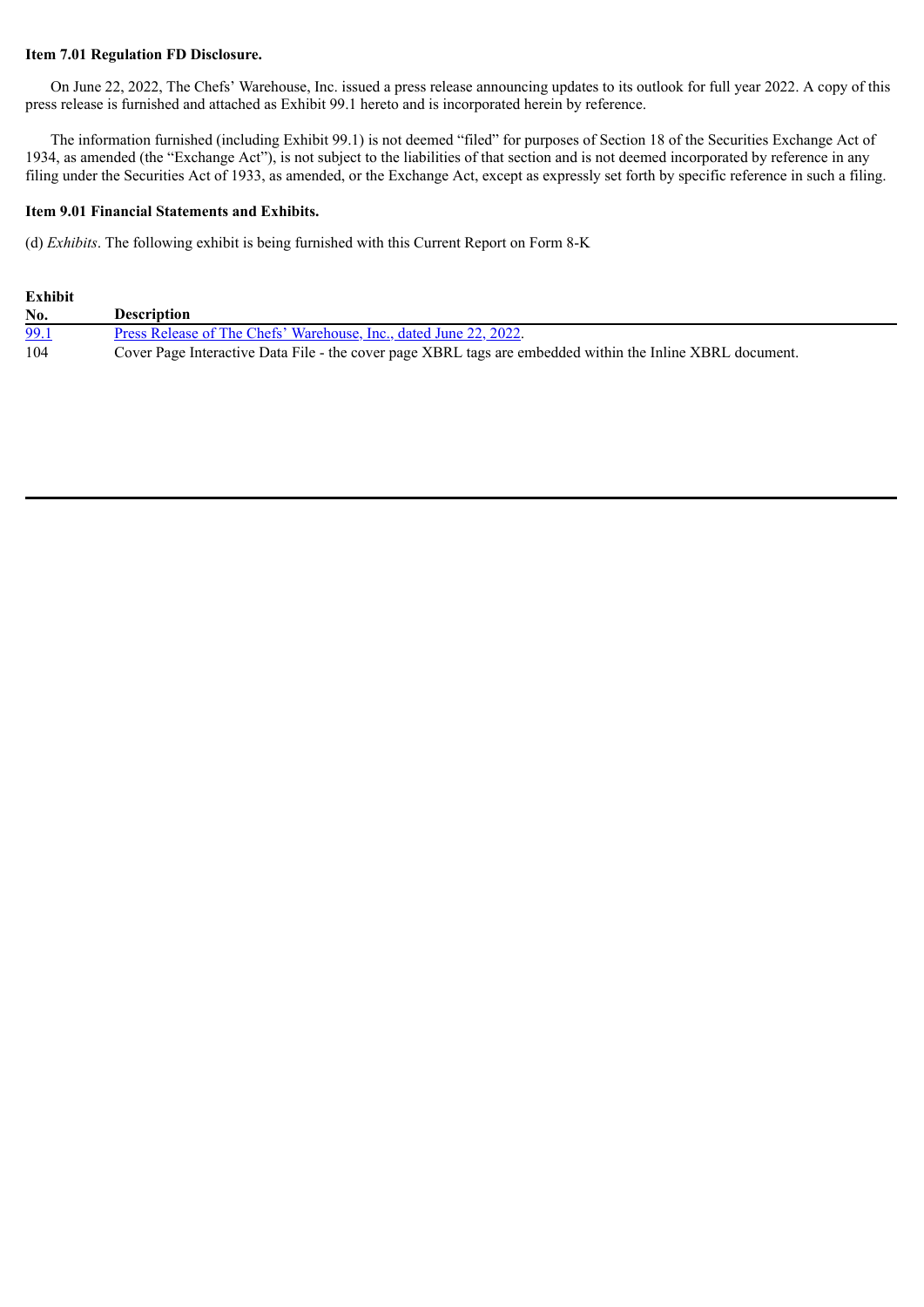#### **SIGNATURES**

Pursuant to the requirements of the Securities Exchange Act of 1934, the registrant has duly caused this report to be signed on its behalf by the undersigned hereunto duly authorized.

# THE CHEFS' WAREHOUSE, INC.

By: /s/ Alexandros Aldous

Name: Alexandros Aldous<br>Title: General Counsel, C General Counsel, Corporate Secretary, Chief Government Relations Officer & Chief Administrative Officer

Date: June 22, 2022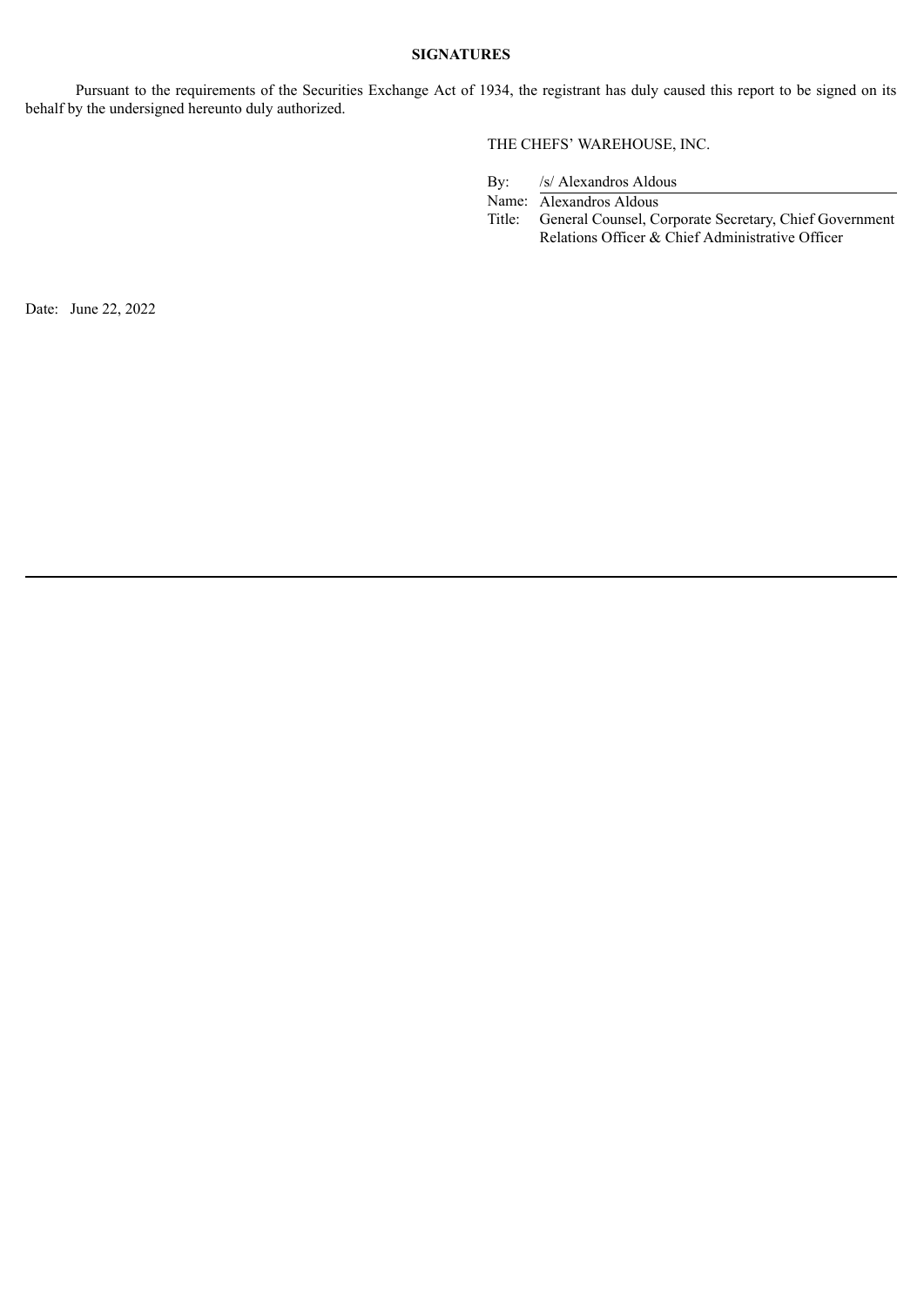### **The Chefs' Warehouse, Inc. Increases Full Year 2022 Guidance**

<span id="page-3-0"></span>RIDGEFIELD, Conn., June 22, 2022 (GLOBE NEWSWIRE) – The Chefs' Warehouse, Inc. (NASDAQ:CHEF) (the "Company"), a premier distributor of specialty food products in North America, today announced that based on current trends in the business and the outlook for the remainder of 2022, the Company is raising full year 2022 guidance as follows:

- Net sales to be in the range of \$2.325 billion to \$2.425 billion, compared to a range of \$2.13 billion to \$2.23 billion previously
- · Gross profit to be in the range of \$542.0 million to \$565.0 million, compared to a range of \$500.0 million to \$524.0 million previously
- · Adjusted EBITDA to be in the range of \$130.0 million to \$140.0 million, compared to a range of \$103.0 million to \$112.0 million previously

"Strength in customer demand along with our team's ability to merchandise the world's finest ingredients with just in time service continues to drive solid financial performance, despite a challenging supply chain and food inflationary environment," said Christopher Pappas, Chairman and Chief Executive Officer of the Company. "We look forward to leveraging the investments we are making in talent, capacity expansion, technology and operational process improvements to continue driving growth and increased efficiencies."

# **Forward-Looking Statements**

Statements in this press release regarding the Company's business that are not historical facts are "forward-looking statements" that involve risks and uncertainties and are based on current expectations and management estimates; actual results may differ materially. Words such as "estimates", "anticipates", "expects", "intends", "plans", "believes", "seeks" and variations of these words and similar expressions are intended to identify forward-looking statements. These statements are not guarantees of future performance and are subject to risks, uncertainties and other factors, some of which are beyond our control, are difficult to predict and/or could cause actual results to differ materially from those expressed or forecasted in the forward-looking statements. Any projections of future results of operations are based on a number of assumptions, many of which are outside the Company's control and should not be construed in any manner as a guarantee that such results will in fact occur. These projections are subject to change and could differ materially from reported results. The Company may, from time-to-time, update these publicly announced projections, but it is not obligated to do so. The risks and uncertainties which could impact these statements include, but are not limited to the following: our sensitivity to general economic conditions, including disposable income levels and changes in consumer discretionary spending; our ability to expand our operations in our existing markets and to penetrate new markets through acquisitions; we may not achieve the benefits expected from our acquisitions, which could adversely impact our business and operating results; we may have difficulty managing and facilitating our future growth; conditions beyond our control could materially affect the cost and/or availability of our specialty food products or center-of-theplate products and/or interrupt our distribution network; our distribution of center-of-the-plate products, like meat, poultry and seafood, involves exposure to price volatility experienced by those products; our business is a low-margin business and our profit margins may be sensitive to inflationary and deflationary pressures; because our foodservice distribution operations are concentrated in certain culinary markets, we are susceptible to economic and other developments, including adverse weather conditions, in these areas; fuel cost volatility may have a material adverse effect on our business, financial condition or results of operations; our ability to raise capital in the future may be limited; we may be unable to obtain debt or other financing, including financing necessary to execute on our acquisition strategy, on favorable terms or at all; interest charged on our outstanding debt may be adversely affected by changes in the method of determining London Interbank Offered Rate (LIBOR), or the replacement of LIBOR with an alternative rate; our business operations and future development could be significantly disrupted if we lose key members of our management team; and significant public health epidemics or pandemics, including COVID-19, may adversely affect our business, results of operations and financial condition. Any forward-looking statements are made pursuant to the Private Securities Litigation Reform Act of 1995, Section 27A of the Securities Act of 1933, as amended, and Section 21E of the Securities Exchange Act of 1934, as amended, and, as such, speak only as of the date made. A more detailed description of these and other risk factors is contained in the Company's most recent Annual Report on Form 10-K filed with the Securities and Exchange Commission ("SEC") on February 22, 2022 and other reports filed by the Company with the SEC since that date. The Company is not undertaking to update any information unless required by applicable laws.